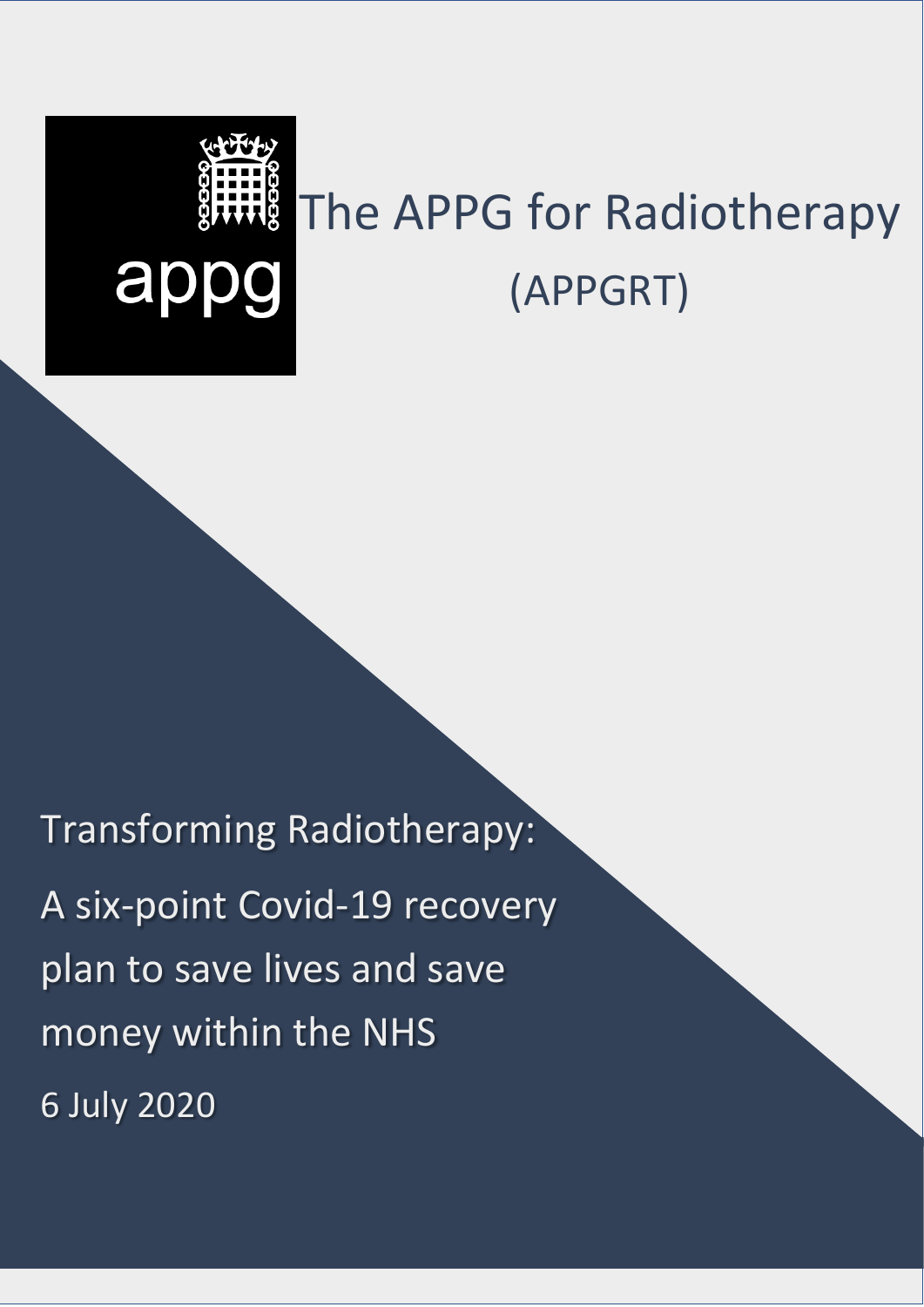# Table of Contents

| 1. |  |
|----|--|
| 2. |  |
| 3. |  |
| 4. |  |
| 5. |  |
| 6. |  |
|    |  |
|    |  |
|    |  |
|    |  |
|    |  |
| 4. |  |
| 5. |  |
| 6. |  |
|    |  |
|    |  |
|    |  |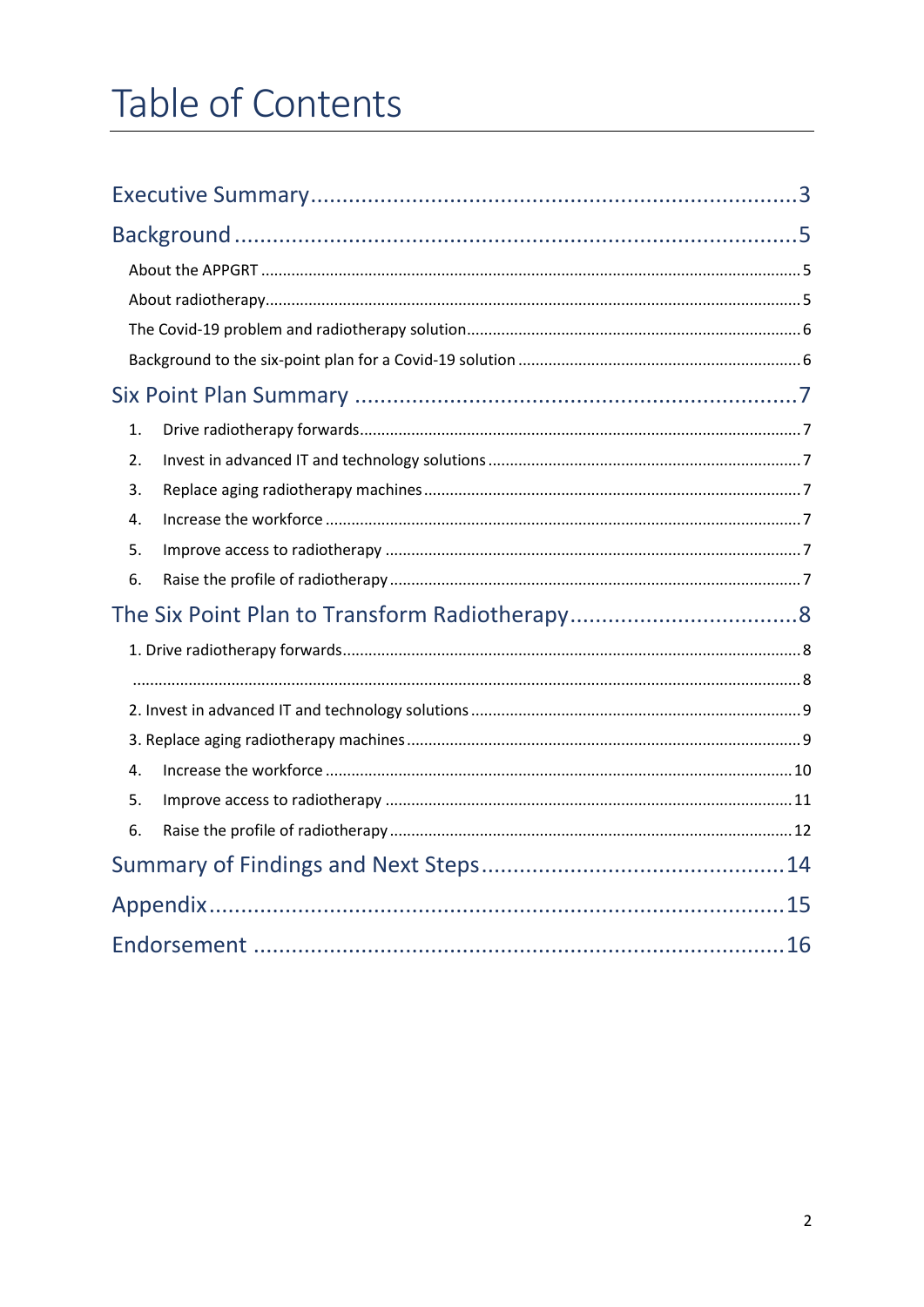# Executive Summary

It is widely accepted that one of the consequences of the Covid-19 pandemic is a backlog of cancer cases, which, if not addressed, may cost more lives than those lost to the virus itself<sup>1</sup>. There is an urgent need to tackle the backlog and save those cancer patients. We need smart solutions that are viable against the background of a still unpredictable and live pandemic. Radiotherapy is that smart solution. Unlike surgery, it does not need intensive care capacity, and it does not have the impact on immunity often associated with chemotherapy. It is also relatively inexpensive compared to other cancer treatments. Typically, patients can be cured for around £6,000, in contrast to some chemotherapy drugs that run into the hundreds of thousands of pounds.

However, for a variety of reasons radiotherapy has been viewed by policy makers as something of a 'Cinderella' service; suffering from chronic underinvestment and suboptimal central commissioning that has felt to many in the sector like the dead hand of bureaucracy. Despite this, even before the pandemic, radiotherapy was already Britain's secret lifesaver. Many of those unfamiliar with radiotherapy are shocked to learn that 1 in 4 of us will need it at some point in our lives. Even in the more normal pre-pandemic times radiotherapy was needed by 50% of cancer patients and in 40% of cancer cures. It is a high-tech outpatient treatment, with often minimal acute side effects, which can be delivered throughout the pandemic.

If ever there is going to be a time when radiotherapy is re-prioritised and given its proper place in the eyes and minds of policy makers it must be now, as the post Covid-19 cancer backlog looms. But time is of the essence. It has taken the NHS nearly a decade to roll out the advanced radiotherapy technique known as stereotactic ablative radiotherapy or SABR. The NHS recommended SABR in 2011, but campaigners have only just ensured all centres will be commissioned to provide it by April 2021. SABR can treat more patients, more quickly and in fewer visits to hospital than was previously possible, providing an important tool in times of a pandemic. Welcome as the acceleration of the roll out is, it should never have taken this long and it has taken the intense campaigning effort from so many dedicated professionals to achieve this most sensible step.

But SABR is just one part of the story. The radiotherapy community is brimming with other ideas and initiatives that can unleash the power of radiotherapy to save more lives. These ideas are achievable, relatively cheap, and in many cases off the shelf solutions are available which could have an immediate impact. With modest investment they will provide enormous benefits; saving lives and saving the NHS money.

This report builds on the APPGRT Manifesto of September 2018 and is informed by the 2019 APPG radiotherapy inquiry and 2020 APPG mini-inquiry and it presents a coherent six-point plan to transform radiotherapy now, and long into the post Covid-19 future. Specifically, it calls for:

1. **Drive radiotherapy forwards:** appoint a radiotherapy minister and Tsar to form a national task force of medical and industry professionals to ensure all available solutions already used in other countries are rapidly introduced in the UK. Sweep away the bureaucracy that has led to a 10-year delay in the roll out of precision radiotherapy with SABR, and sweep in

<sup>1</sup> Lee LYW, Cazier JB, Starkey T, Turnbull CD, Kerr R, Middleton G. COVID-19 mortality in patients with cancer on chemotherapy or other anticancer treatments: a prospective cohort study. The Lancet. 2020;395(10241):1919-26.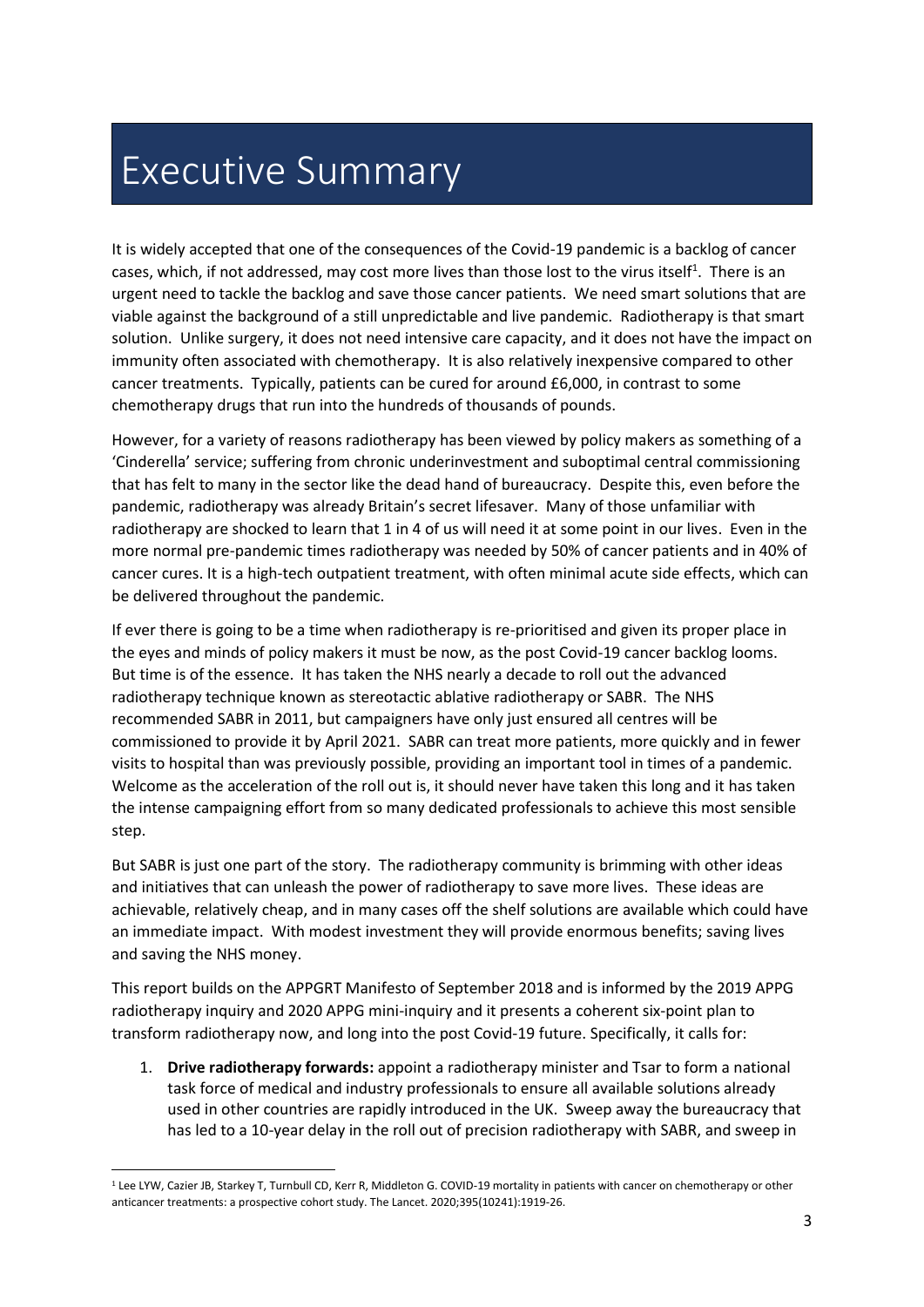appropriate leadership power and accountability to facilitate and implement all the other ground breaking IT and radiotherapy technology advances over that 10 years, which will improve cancer survival even more, and which are now standard in many countries.

- 2. **Invest in IT and technology solutions**: work with industry and modernise radiotherapy. Create a ring-fenced innovation fund for cutting edge IT technology software solutions, AI and Machine learning products to help improve quality, access, and alleviate workforce issues. It is the only way to rapidly increase work capacity, streamline services, and share expertise.
- 3. **Replace aging radiotherapy machines:** create a ring-fenced central funding pot to replace machines over 10 years old to secure fast and uninterrupted patient treatment. This will address the £140 million backlog in machine replacement costs and secure the future; replacing a machine only works out at around £400 per patient.
- 4. **Increase the workforce**; fund the 10-20% increase in the professionals needed to run the service.
- 5. **Improve access to radiotherapy:** invest the £250 million needed for new networked treatment delivery centres to bring treatment closer to home and avoid long travel for the 3.5 million of the population who live further away than 45 minutes recommended travel time.
- 6. **Raise the profile of radiotherapy:** fund an awareness program for the general public and the medical profession on the curative and palliative potential of radiotherapy and ensure this cost-effective treatment can be used to its full potential.

The fact that SABR is being rolled out more quickly is a hopeful sign that policy makers are in 'listening mode'. But it's not enough just to listen. We need action, and we need it urgently. Global comparisons show just how much more needs to be done. All the recommendations in this report would have been obvious steps if someone had national oversight before the Covid-19 crisis, and therefore the appointment of a radiotherapy Tsar is essential to undertaking this plan.

There has been much adverse comment about how many lives may have been saved from Covid-19 if action had been taken earlier to face up to the speed and scale of the pandemic. If future inquiries show that comment to be well founded it will add a bitter twist to what is already a national tragedy.

A failure to face up the scale of the consequential Covid-19 cancer backlog, combined with a failure to grasp the opportunity to tackle it with a revitalised and transformed radiotherapy sector will be no less of a national tragedy, and in a very real sense, even more unforgivable as the crisis has been well flagged and a great part of the solution is at hand as set out in this report.

 $7m$  Farm

**Tim Farron MP, Chair of the All-Party Parliamentary Group for Radiotherapy**

Grahame Marris

**Grahame Morris MP, Vice-chair of the All-Party Parliamentary Group for Radiotherapy**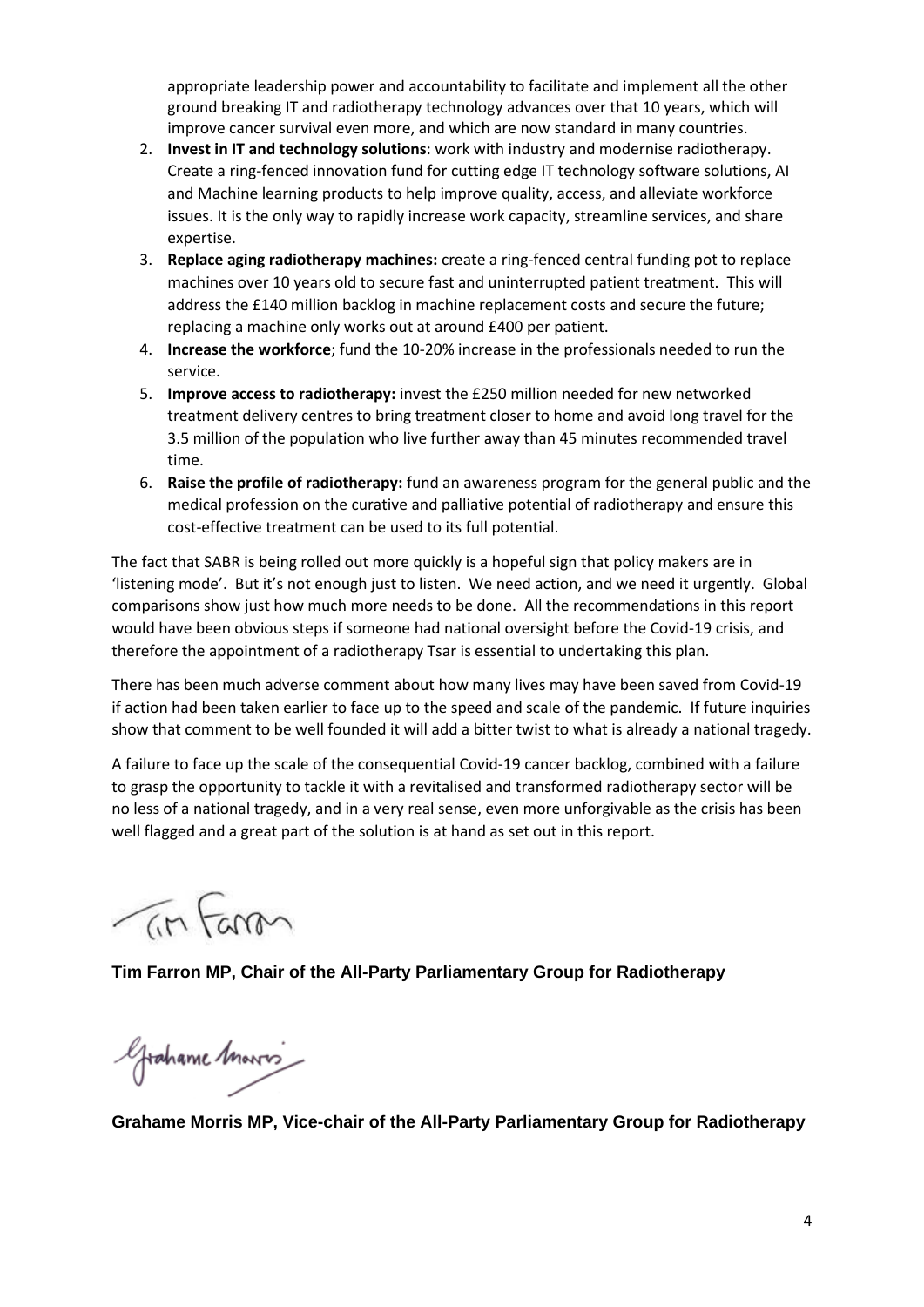# **Background**

# **About the APPGRT**

The aim of the All-Party Parliamentary Group for Radiotherapy (APPGRT) is to provide an effective voice for radiotherapy in the UK and to improve access to modern radiotherapy for cancer patients.

# **About radiotherapy**

Radiotherapy (RT) is a highly effective, safe cancer treatment and extremely economical. It is also one of the most high-tech medical disciplines, benefitting from recent advances in IT, cloud supported software, AI, engineering and imaging. It is delivered by a highly specialised, multidisciplinary workforce of around 5,000 in the UK. Unlike the large pharmaceutical industries with their marketing budgets to promote new therapies, RT does not benefit from publicity and political pressure and very few of the general public are aware of the recent developments and potential of the treatment, despite the fact that 1 in 4 of the population will need it at some time in their lives. A Cancer Research UK (CRUK) study found that RT improved survival rates by 16% compared to 2% with chemotherapy<sup>2</sup>, and RT is a necessary modality in 40% of cancer cures. There has been a silent revolution in technology developments in the last 10 years, allowing radiotherapy treatments to be given faster, more cheaply, more effectively, and with fewer side effects, and to cure many more patients.

# **Pre Covid-19 problems**

When NHS England (NHSE) was formed and took over central commissioning of radiotherapy in 2013, along with CRUK, NHSE published a vision for modernising radiotherapy in 2014. By 2020, little had been progressed. In 2019 the Government produced a 10-year plan, and while radiotherapy got a name check, there was no real substance to the radiotherapy aspects of the plan. While the longterm plan provided a welcome investment in diagnostic services, there was no increased funding to treat patients with advanced radiotherapy, so the anticipated increased survival benefit associated with early diagnosis of cancer, could not have been delivered. The APPG for RT was formed in response to this lack of progress, and the 2019 and 2020 APPGRT inquiries showed just how bad the situation had got.

A few months before the Covid-19 outbreak, the World Health Organisation (WHO) published an international benchmarking study on cancer survival showing that the UK is still at the bottom of the league of seven high income countries.<sup>3</sup> In the UK this is partly because of the lack of access to modern radiotherapy services; up to 24,000 patients do not have access to the radiotherapy they would benefit from, by even conservative international standards<sup>4</sup>. Scandalously, in the UK 24% of early stage lung cancer patients were receiving no treatment<sup>5</sup>, mainly because of age and lack of access to radiotherapy, and 32% of men with locally advanced prostate cancer were not even offered radical radiotherapy.<sup>6</sup>

<sup>&</sup>lt;sup>2</sup> Cullen et al 201[4 CRUK: recommendations for achieving a world class radiotherapy service in the UK.](https://www.cancerresearchuk.org/about-us/we-develop-policy/our-policy-on-access-to-cancer-treatments/our-policy-on-radiotherapy)

<sup>&</sup>lt;sup>3</sup> Arnold M, Rutherford MJ, Bardot A, Ferlay J, Andersson TML, Myklebust TA, et al. Progress in cancer survival, mortality, and incidence in seven high-income countries 1995-2014 (ICBP SURVMARK-2): a population-based study. Lancet Oncol. 2019;20(11):1493-505. <sup>4</sup> [Action Radiotherapy Analysis April 2019](https://ebf9be9c-890d-4dca-b67e-2c40c584e614.filesusr.com/ugd/4fcdc3_eb6f8f7f401247b993dc8455a87d4db9.pdf)

<sup>&</sup>lt;sup>5</sup> Phillips I, Sandhu S, Luchtenborg M, Harden S. Stereotactic Ablative Body Radiotherapy Versus Radical Radiotherapy: Comparing Real-World Outcomes in Stage I Lung Cancer. Clin Oncol. 2019;31(10):681-7.

<sup>6</sup> [UK prostate cancer audit 2019](https://www.npca.org.uk/content/uploads/2020/01/NPCA-Annual-Report-2019_090120.pdf)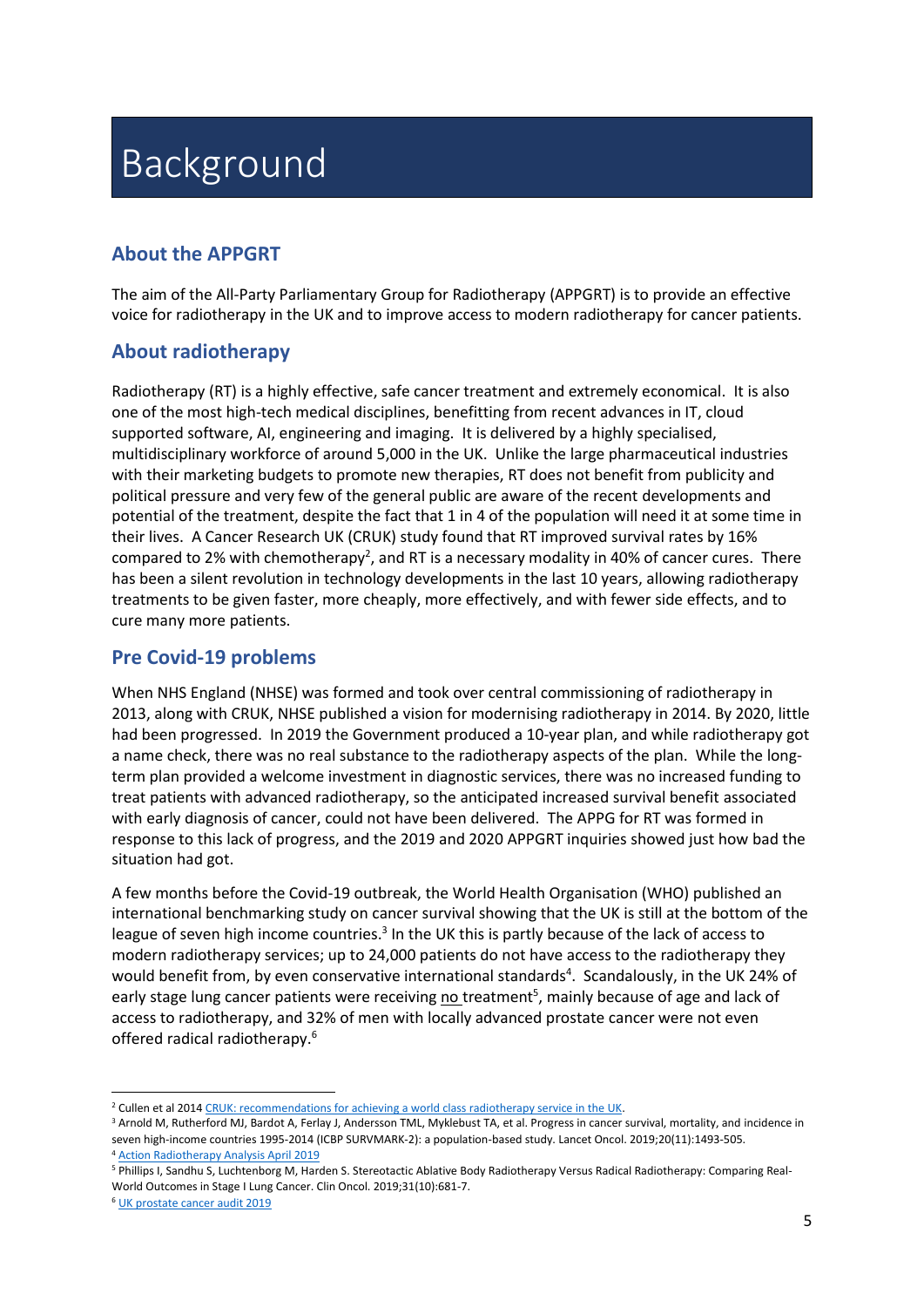# **The Covid-19 problem and radiotherapy solution**

The recent Covid-19 pandemic has shone a light on radiotherapy as it is one of the few cancer treatments which can be given relatively safely during the pandemic and is a curative alternative to surgery in many cases. However, the pandemic has also laid bare the lack of investment, priority and planning for radiotherapy. It is widely accepted that the Covid-19 cancer backlog caused by delayed diagnosis, and deferred and cancelled treatment, will result in a cumulative build-up of demand likely to hit after the summer. The backlog of cancer patients waiting for treatment will be huge. Many patients will be unable to have surgery and the additional referrals for radiotherapy will continue to increase. The radiotherapy service was very poorly resourced with a massive workforce deficit prior to Covid-19, and unless boosted and made fit for purpose now, will be overwhelmed in the coming months/years with the cancer treatment backlog. Bureaucratic inactivity and slowness to act decisively will make the situation far worse and like Covid-19 itself, will exponentially increase the risk to life. As with most/all solutions to Covid-19, strong leadership, organisation, practical solution finding from well informed individual workers, and IT/technology is the solution. Radiotherapy is preeminently placed to capitalise on these solutions.

### **Background to the six-point plan for a Covid-19 solution**

The APPGRT conducted a rapid mini-inquiry in May 2020<sup>7</sup>, into the impact of Covid-19 on radiotherapy provision across the UK, while revisiting some of the findings of the APPG's August 2019 inquiry<sup>8</sup>. A flash survey was conducted of the radiotherapy community and findings were sent to the Health and Social Care Committee<sup>9</sup>. Following extensive work with the community and the multidisciplinary group that advises us, the APPGRT are publishing their recommendations in this report to deal with the existing medical landscape, as well as short- and long-term future challenges including the Covid-19 cancer backlog.

<sup>7</sup> [APPG-RT rapid mini Inquiry May 2020](https://e8604b0e-5c16-4637-907f-3091e4443249.filesusr.com/ugd/b68571_eec1c8f1bd934717aa4c86a43b31092f.pdf)

<sup>8</sup> [APPG-RT Inquiry August 2019](https://e8604b0e-5c16-4637-907f-3091e4443249.filesusr.com/ugd/4fcdc3_bd0f7f4ffeb84dd384a7f115914c0000.pdf?index=true)

<sup>9</sup> [Action Radiotherapy Flash Survey April 24-27 2020](https://e8604b0e-5c16-4637-907f-3091e4443249.filesusr.com/ugd/b68571_8d3b1ea7673b40828c9bd91681c964c5.pdf)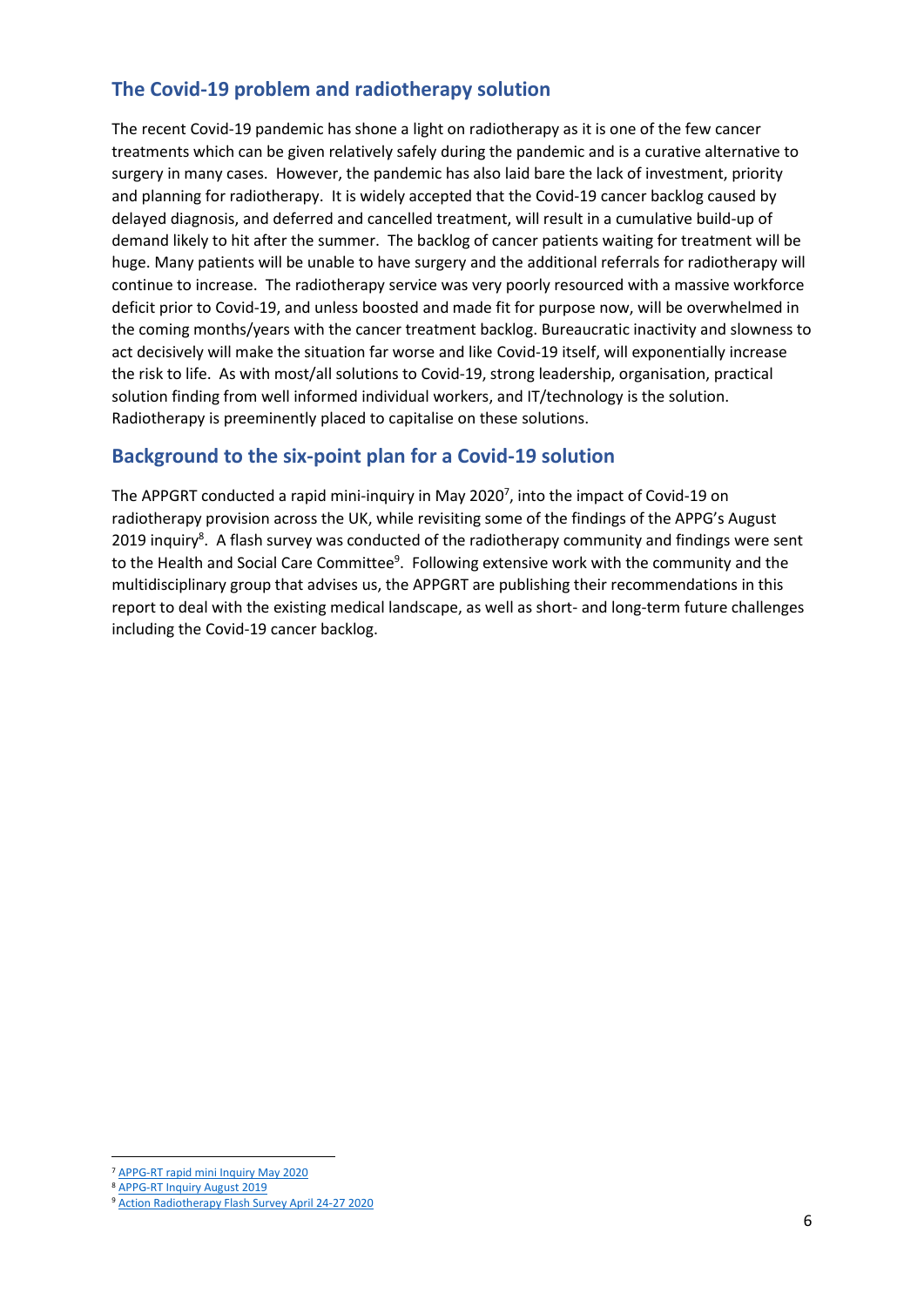# Six Point Plan Summary

*The six-point plan for transforming radiotherapy will help fight the cancer backlog, boost cancer survival rates now and long into the post Covid-19 future and aims to increase radiotherapy funding from 5% to 9% of the overall cancer budget in line with European averages.*

# **1. Drive radiotherapy forwards**

Appoint a radiotherapy minister and Tsar and establish a national taskforce of radiotherapy experts from clinical practice and industry.

**When is this needed: immediately**

# **2. Invest in advanced IT and technology solutions**

A ring-fenced innovation fund for cutting edge technology and networked radiotherapy IT solutions to improve the roll-out of new technologies, streamline services and properly fund Operational Delivery Networks and devolved nation networks supported by a national network.

**When is this needed: costed strategy and funding within three months**

# **3. Replace aging radiotherapy machines**

A separate ring-fenced central funding for radiotherapy machine replacement to establish a year-onyear modernisation and replacement programme and address the £140 million backlog in machine replacement costs due to one fifth of England's radiotherapy machines being over the 10-year recommended lifespan.

**When is this needed: at the Autumn 2020 Spending Review** 

# **4. Increase the workforce**

Address the 10–20% shortage of all three professional groups with funding and support.

**When is this needed: start immediately**

# **5. Improve access to radiotherapy**

Invest £250 million in increasing the number of radiotherapy centres in underserved areas to improve access for the 3.5 million people live beyond the recommended 45- minute travel time.

**When is this needed: within the next three years** 

# **6. Raise the profile of radiotherapy**

Actively raise awareness among the general public, the medical profession, and public health on the curative and palliative potential of radiotherapy. And bring perceptions of the treatment in line with clinical need.

**When is this needed: immediately**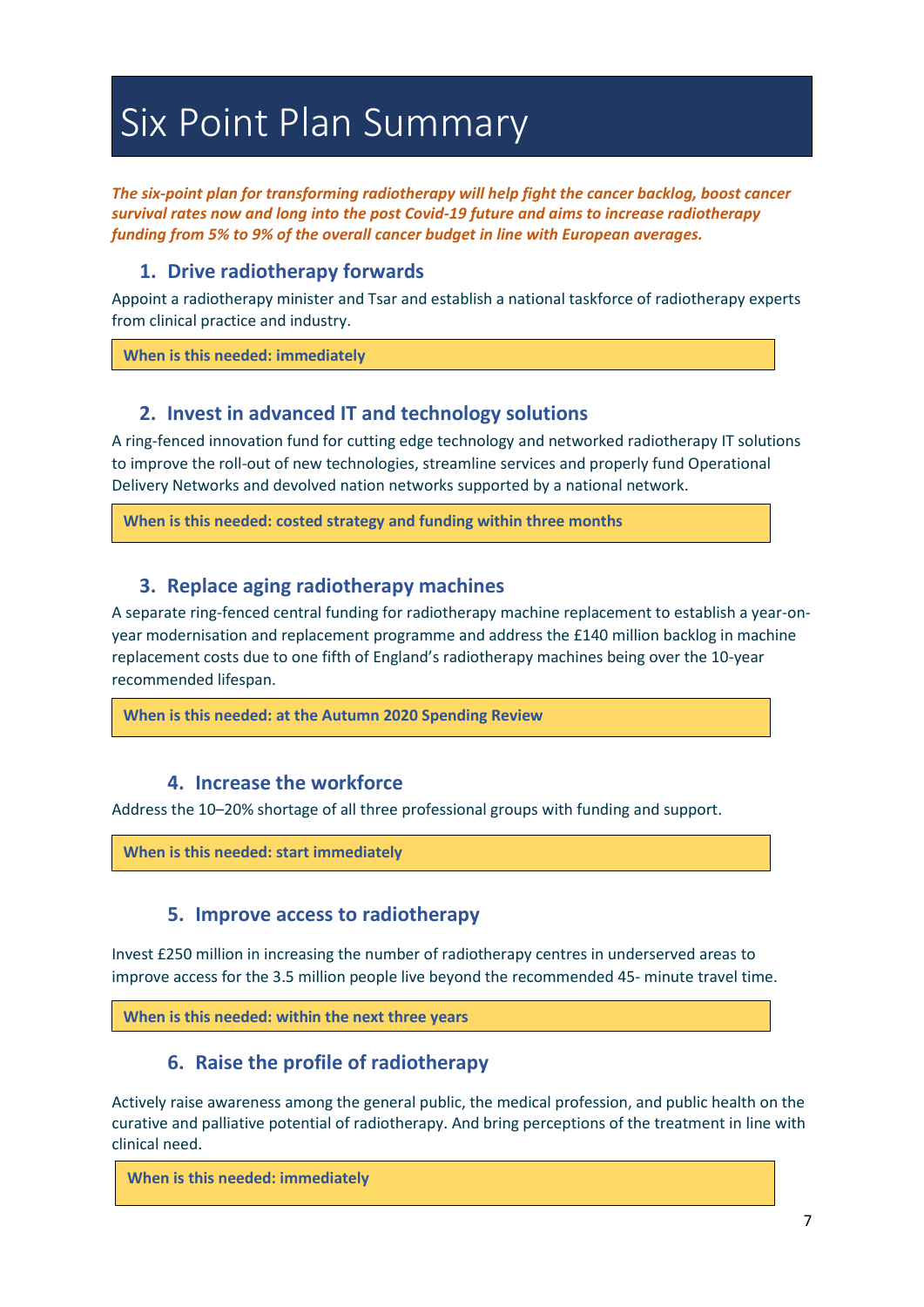# The Six Point Plan to Transform Radiotherapy

# **1. Drive radiotherapy forwards**

#### **Immediately appoint a radiotherapy minister and Tsar to establish a national taskforce of radiotherapy experts from clinical practice and industry.**

The current oversight and management of radiotherapy in the UK is divided between at least three ministerial briefs, at least six separate NHS bodies and three professional bodies, and most of the main cancer charities have no specific radiotherapy brief. Nobody, therefore, has overall charge of radiotherapy in the UK, and this is concerning, particularly when clear and effective leadership is required in this Covid-19 crisis. The NHS revenue-based financial model struggles with the equipment- and multidisciplinary staff-based hi-tech patient service, meaning that anticancer drugs, which are five times the cost and five times less effective, are easier to fund. In this Covid-19 crisis the NHS cannot afford, in financial and patient survival terms, to continue to ignore the challenges and opportunities of radiotherapy. The appointment of a radiotherapy minister and Tsar to form a national taskforce with multidisciplinary backing from professionals and industry, and with patient representation, will aim to ensure clinical leadership with a focus on improving patient outcomes. Advanced radiotherapy technology use should no longer be limited by top down restrictions but be used in all clinical indications where all patients can benefit. With the authority to organise the service and lead a technological revolution, while sweeping away the bureaucracy that has held back the sector for years and has led to situations like SABR being restricted to just half of trusts and to only a few indications, the radiotherapy Tsar would be tasked with boosting services to catch up and overtake standards in many other countries. Backed by the professionals, the national taskforce would have the authority to rapidly increase the capacity of the sector by implementing technology like precision radiotherapy as the standard of care. Once in place, the task force will be expected to coordinate the implementation of the other recommendations in this report, working to increase cancer survival rates, while saving the NHS money, and providing cost-effective cancer treatment solutions to help with the cancer backlog.

#### **Recommendations**

- **Radiotherapy should be organised through a national taskforce, led by a minister and a radiotherapy Tsar tasked with modernising the radiotherapy sector, planning to mitigate the cancer backlog and raising standards to bring in line with those in other countries**
- **It is recommended that this appointment happen immediately to maximise impact and ensure patients receive the best care, and in order to save more lives and save the NHS money**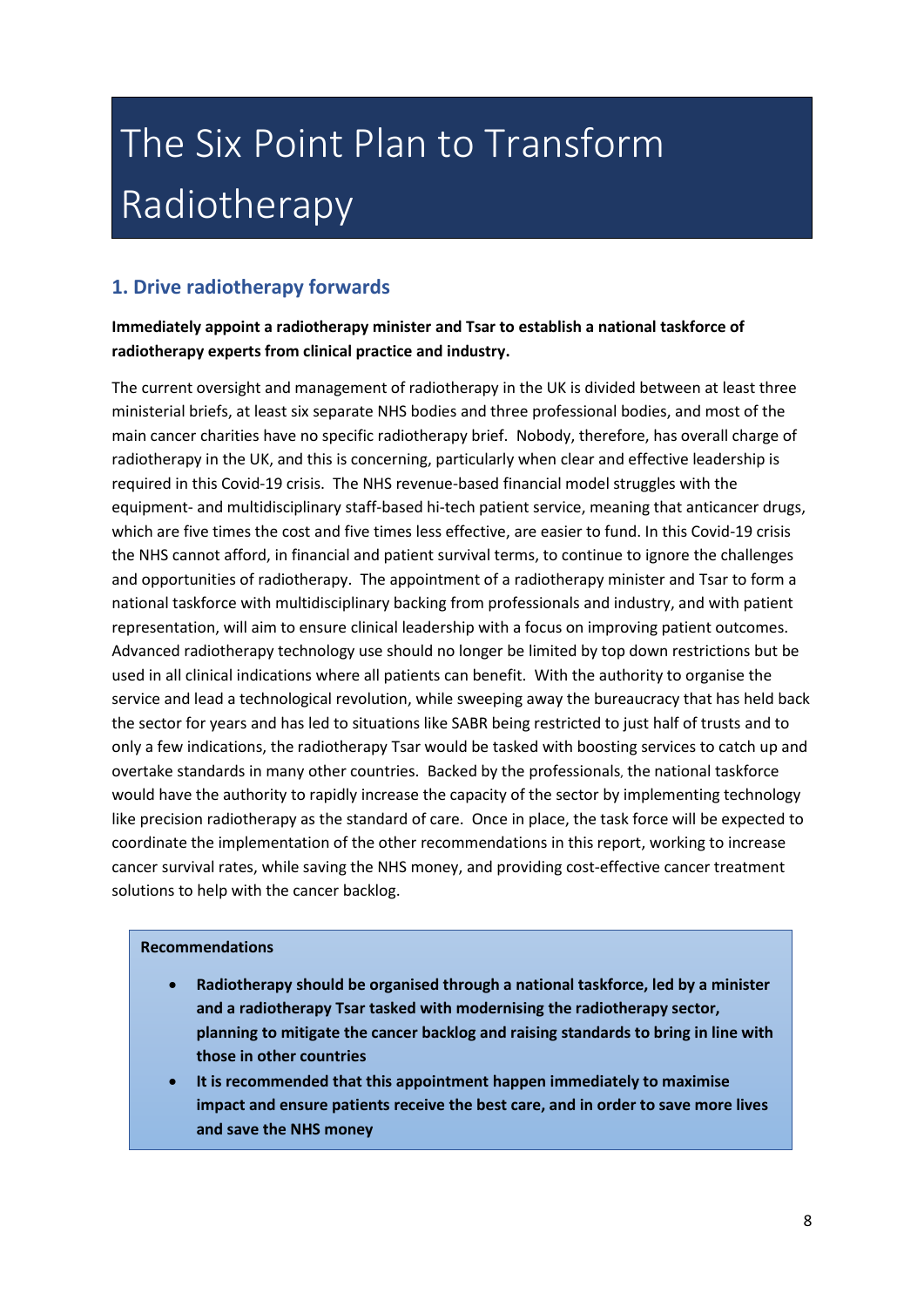# **2. Invest in advanced IT and technology solutions**

**Establish a ring-fenced innovation fund for networked advanced radiotherapy, IT and technical solutions, within the next three months, to streamline working practices, improve the roll-out of new patient focused technologies, maximise the efficiency of the depleted work force and allow the Operational Delivery Networks to properly function.**

Radiotherapy is one of the most high-tech medical specialities and the approximate 5,000 strong highly trained multidisciplinary workforce spanning 62 radiotherapy centres, are the best placed to rapidly introduce advanced IT, AI learning, digital networking solutions and patient focused technologies. By investing in the available bespoke radiotherapy commercial technology solutions, the capacity and potential of the workforce for delivering efficient, fast and remote patient care and follow up could be maximised. The current workforce crisis could be mitigated by modernising IT remote working and delivery solutions, expanding the UK wide national radiotherapy network, and properly funding operational radiotherapy delivery networks. This would be best achieved by working with industry and the multidisciplinary group who have provided evidence to the APPG. This would also allow the introduction of already available bespoke IT, AI and machine learning and technology solutions, and the technical capabilities of the workforce could be more greatly spread across the country. The fund would lead the transformation of working practices to help resolve existing workforce pressures immediately and to modernise UK wide networking to share resources and expertise. There are 'off the shelf' solutions available from the radiotherapy commercial industry, who stand ready to help ensure the most innovative IT and technological solutions are implemented during the Covid-19 pandemic.

We are aware that currently, operational delivery networks are not provided with adequate funding to meet the responsibilities delegated to them, with many yet to begin their work, and they lack a coordinated national plan, at a time when more is expected of them during the Covid-19 pandemic. Such an IT revolution is available and has been shown to work in other countries; let radiotherapy lead the way and let this be a model for the digital transformation of the NHS.

#### **Recommendations**

- **The government should make ring-fenced innovation funding available within the next three months to improve the pace and rollout of new IT and technology solutions and promote sharing of resources and expertise to streamline working practices**
- **Operational Delivery Networks need to be properly funded so they can carry out their intended function**

# **3. Replace aging radiotherapy machines**

**At the Autumn 2020 Spending Review establish a separate ring-fenced central fund for radiotherapy machine replacement with the goal of replacing the current outdated stock of radiotherapy machines and to create a centrally funded rolling machine replacement programme. A year-on-year modernisation and replacement programme would ensure that the current situation, which has seen excessive machine down time and machines much older than the 10-**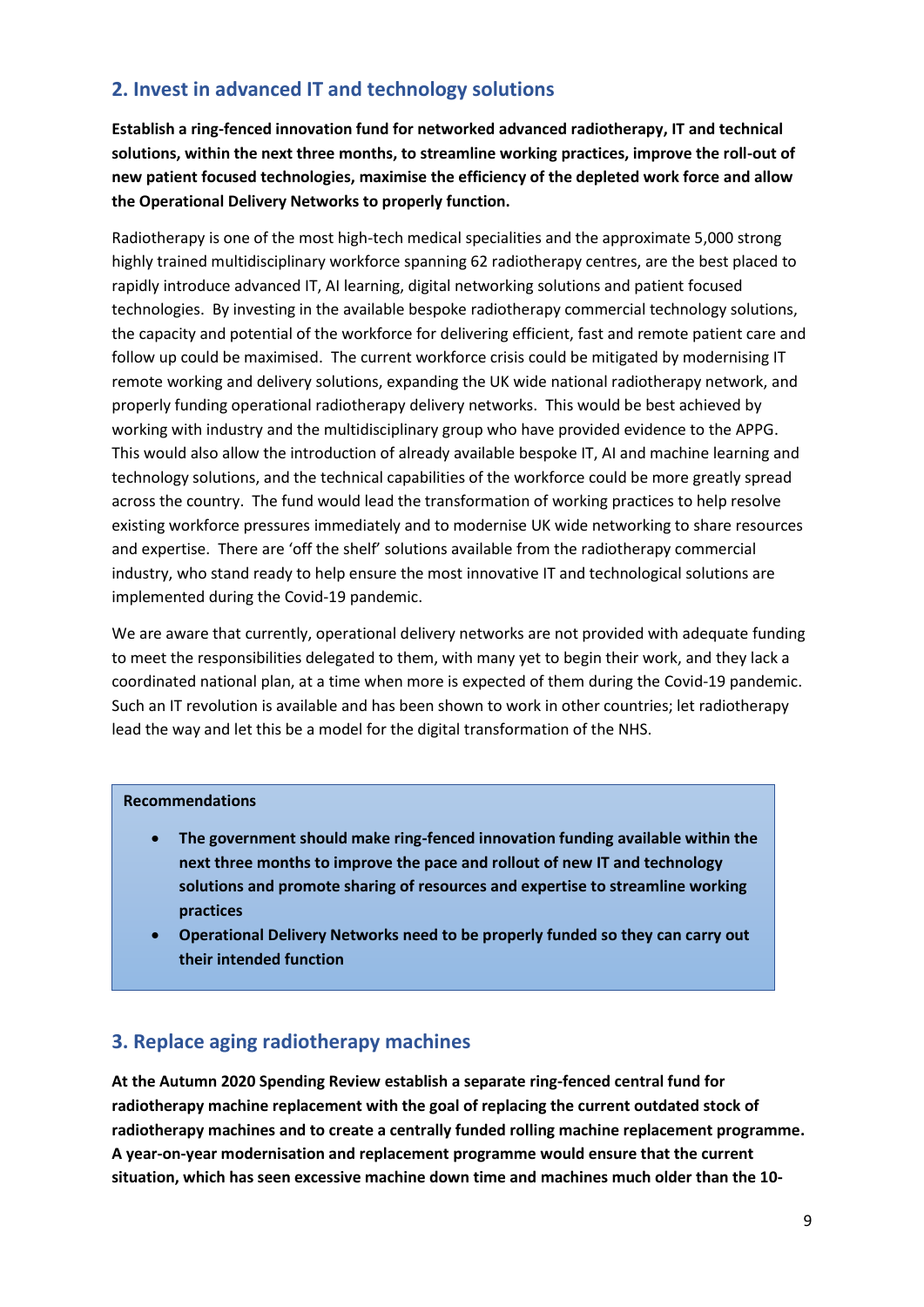#### **year recommended lifespan still in commission. The fund should address the current £140 million backlog in machine replacement costs and rectify the current situation where up to one fifth of England's radiotherapy machines are over the 10-year recommended lifespan.**

Out of date equipment is expensive to run, breaks down, is unreliable, slows the overall treatment and throughput of patients, and results in unnecessary cancellation of appointments. Old equipment is unable to deliver modern radiotherapy technologies and frontline staff waste weeks of their working life making endless business cases for their renewal. All machines treating patients in the Covid-19 crisis should be fast, efficient, not prone to break down, be able to deliver modern technology and be within the 10-year NHS recommended life span. Freedom of information requests carried out in 2019 show that half of all radiotherapy centres in England were still having to use equipment over the 10-year recommended lifespan. While evidence gathered by Action Radiotherapy reveals that there are machines as old as 17 years still in commission. In 2020 the situation appears to have deteriorated, the stock of machines in commission is falling quickly out of date at a time when we need them the most. Economic modelling within our evidence puts the renewal cost of replacing a machine at less than £400 per patient; the cost of a single night stay in hospital. At the next Spending Review we call on the government to ring-fence a central funding pot to replace machines over 10 years old to secure fast and uninterrupted patient treatment. This will solve the £140 million backlog in machine replacement costs and secure the future of services. The APPGRT recommend that a protected annual fund for innovation in radiotherapy be established, and a year to year equipment replacement protocol similar to the current system in Scotland be implemented.

#### **Recommendations**

- **At the next Spending Review: establish a year-on-year machine modernisation and replacement program to maximise capital savings**
- **To immediately address the £140 million backlog in machine replacement costs due to one fifth of England's radiotherapy machines being over their 10-year recommended lifespan**

# **4. Increase the workforce**

**Address the 10–20% shortage of all three multidisciplinary professional groups with funding and support to ensure the cancer workforce is able to keep pace with the increasing demands of cancer care. Radiotherapy provision is dependent on a body of around 5,000 multidisciplinary, highly trained and well-motivated professionals: therapeutic radiographers (approximately 50%), medical physicists, dosimetrists, engineers and consultant clinical oncologists. However, evidence from Royal Colleges and Societies demonstrate that not only is recruitment failing to keep pace with demand, but numbers are on the verge of reaching crisis levels. This has to be addressed now more than ever with the Covid-19 cancer crisis approaching.**

Radiotherapy services are delivered by a high-tech multidisciplinary workforce of around 5,000. Evidence from the Royal College of Radiologists highlights a doubling of vacant consultant clinical oncologist posts in the past five years. There is currently a shortfall of 19% consultant clinical oncologists (predicted to rise to 26% by 2024) according to the Royal College of Radiologists, with nearly half of all vacancies unfilled for more than a year. The Society and College of Radiographers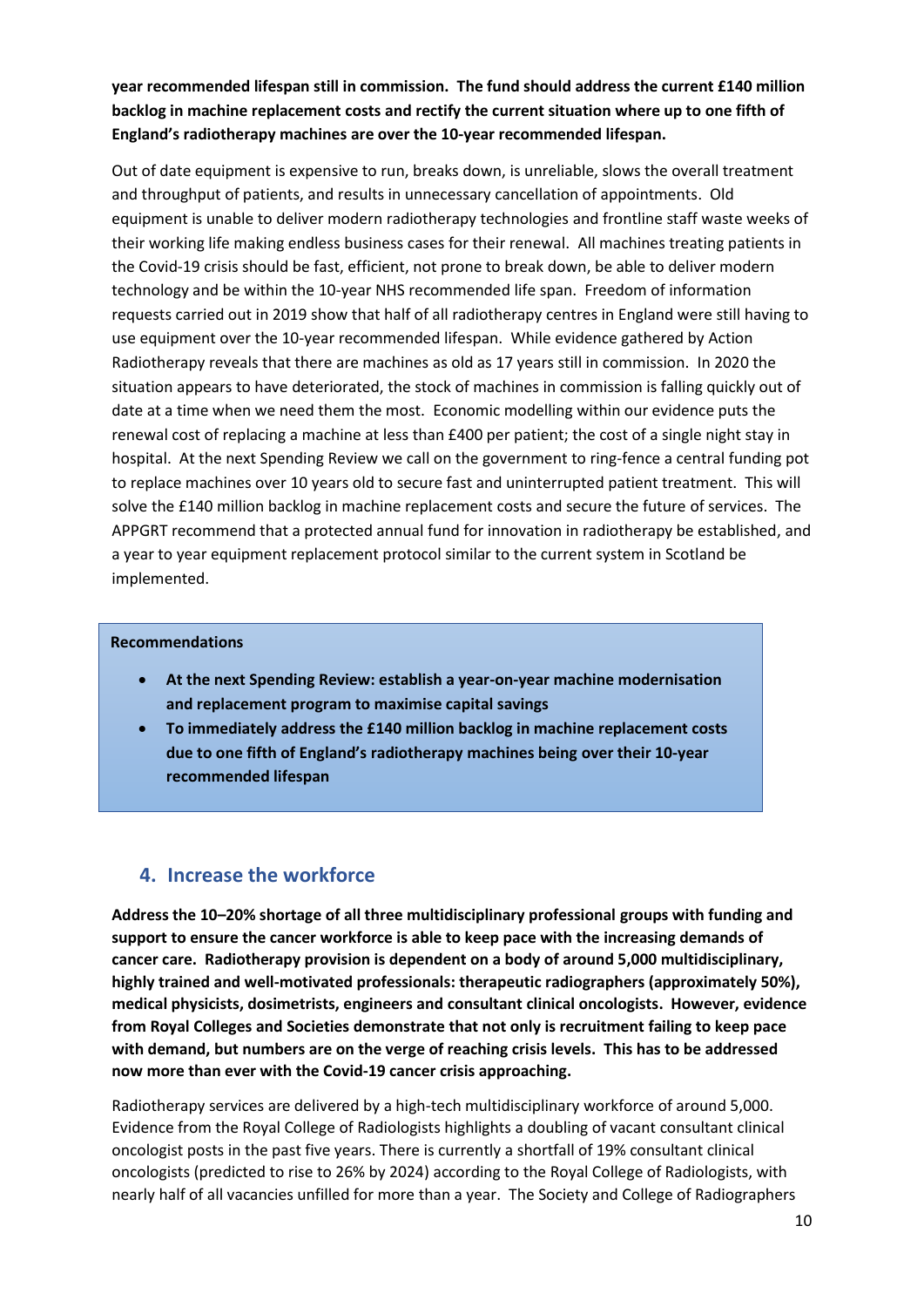report a UK average vacancy rate of 7.1%, to support service growth and workforce transformation in line with government policy, as recommended by Cancer Research UK a 45% increase in the number of therapeutic radiographers will be required to support innovation and service growth over the next five years. The current student apprenticeship banding is too low, and bursaries should be brought back.<sup>10 11</sup> The radiotherapy physics and engineering workforce has an up to 11% vacancy rate, and a third of engineers are over 55 years of age. Concerns have been repeatedly raised with all three professionals and CRUK for years as the situation deteriorates.

Without a plan to address this frontline workforce shortage into the three main disciplines, the service will not be able to cope with the Covid-19 backlog crisis and the increased demand as cancer incidences rise and the demand for non-surgical treatments like radiotherapy increases. In the prepandemic world radiotherapy is needed by 1 in 4 of us at some point in our lives, required in the treatments of 50% of cancer patients, and plays a major role in 40% of cancer cures. However, during and post Covid-19, radiotherapy will experience increased demand as it is one of the few treatments which can continue uninterrupted if adequate protections are put in place. Indeed, international comparisons are clear: to be successful, radiotherapy needs to be at the heart of any post Covid-19 cancer recovery plan. However, a desperately understaffed workforce has no chance of dealing with increased demands.

#### **Recommendations**

- **Rapidly introduce technology to immediately increase working efficiency and replace inefficient aging machinery so the available staff can work productively**
- **Facilitate recruitment from overseas through the NHS rapid access visa scheme**
- **Fund and support the immediate 10–20% increase in training in all three disciplines**
- **Support workforce transformation and plan for the recommended 45% increase in therapeutic radiographers to achieve a World Class service.**

#### **5. Improve access to radiotherapy**

**Invest £250 million in increasing the number of radiotherapy facilities in underserved areas to address the situation where 3.5 million people live outside the maximum recommended 45 minute travel time. Improving access to radiotherapy has been shown to improve outcomes of cancer patients.**

Excessive travel times reduce access to radiotherapy treatments by creating an added burden on cancer patients, which often results in arduous journeys, and even missed or uncomplete treatments. This particularly impacts patients living in rural areas of the country. In a post-Covid-19 environment radiotherapy will be one of the few treatments which can continue uninterrupted if adequate protections are put in place, in contrast to surgical and chemotherapy options. However, the current postcode lottery of access across the country will mean that for many patients it will be much harder to access one of the safest and most effective treatments we have in the country. The

<sup>10</sup> The College of Radiographers. (2018). Radiotherapy Radiographic Workforce UK Census 2019. Available from [https://www.sor.org/learning/document-library](https://eur02.safelinks.protection.outlook.com/?url=https%3A%2F%2Fwww.sor.org%2Flearning%2Fdocument-library&data=02%7C01%7CPatPrice%40patprice.co.uk%7C85785f8f097445da11f008d81f67c0c0%7C22ecea94fe554d6d88cc85b7cd53cbc0%7C0%7C0%7C637293877780112974&sdata=pgmu7Bz%2FAepnM2bN7gaOfZ%2FgnBDws5rNpjVcOIJUZCw%3D&reserved=0) [Accessed 26.06.2020]

<sup>11</sup> Cancer Research UK, Cancer Policy Research Centre, (July 2019) Targeted Research Brief – Costing the NHS cancer workforce patients need

https://www.cancerresearchuk.org/sites/default/files/cancer\_workforce\_economic\_modelling\_cancer\_research\_uk\_research\_brief\_0.pdf [Accessed 26.06.2020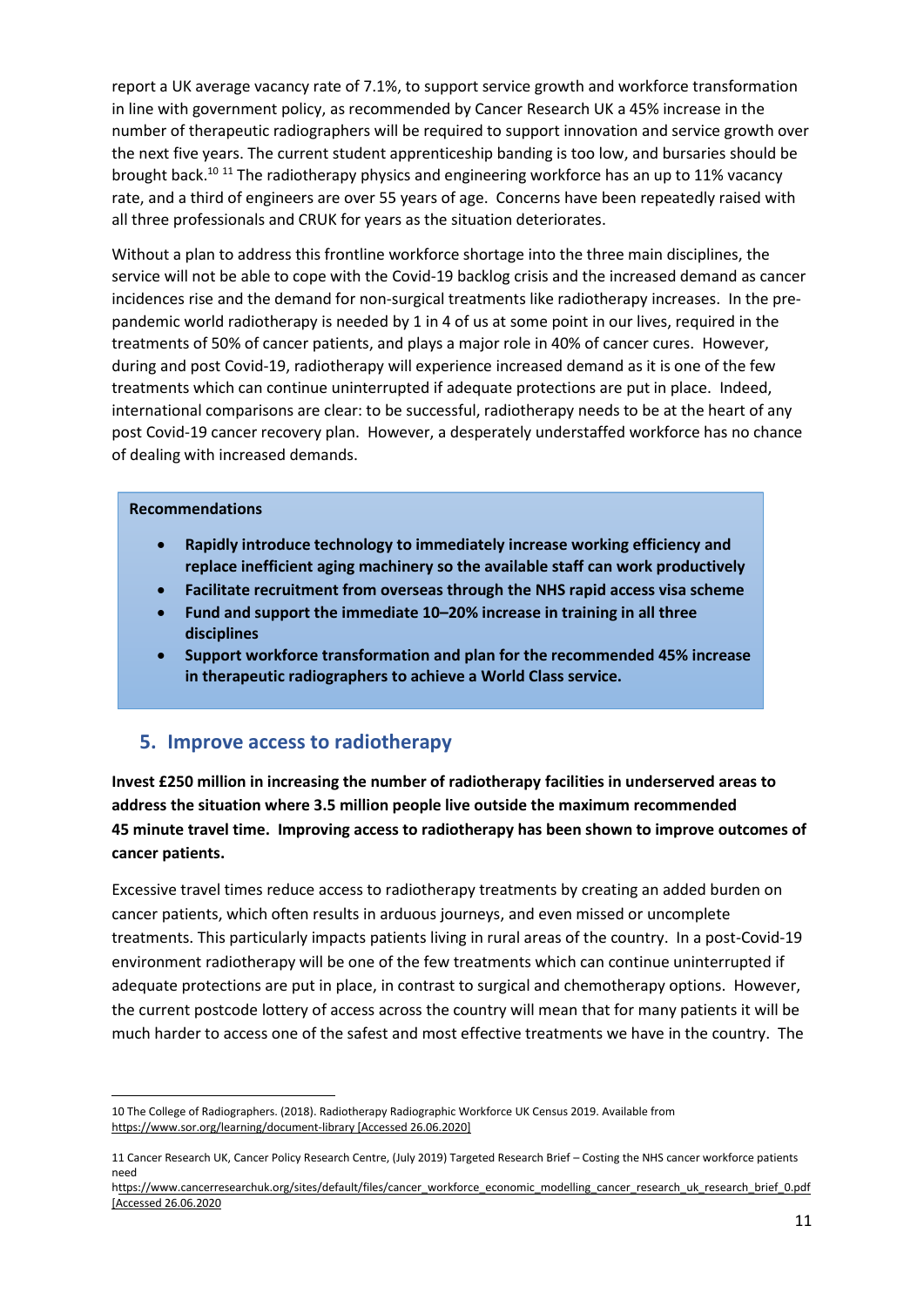consequence of this excess travel time and inequality of access is poorer cancer outcomes and worse cancer survival rates. It is essential, therefore, that treatments be brought closer to people's homes.

As we need more treatment capacity to deal with the Covid-19 cancer backlog created by a 60% drop in the number of cancer referrals and a 20% drop in the number of people starting cancer treatment, it is vital we invest in access to cancer treatments through the deployment of networked satellite centres within the 45 minute travel distance. As the country looks to improve cancer diagnosis and people live longer, potentially requiring retreatment in their lifetime, the demands on services were always expected to increase as cancer becomes a chronically managed disease. The surge in demand created by the Covid-19 cancer backlog further amplifies the situation. Improving access to cancer services, so no matter where you live you can expect access to the most innovative treatments and quality of care, should be central in our push to improve cancer survival rates. With modern centralised remote technology, the highest standards of radiotherapy can be supported close to patient's homes; this should be the model for the future. Up to ten of such centres were either approved or in planning over the last ten years but none funded or progressed.

#### **Recommendations**

• **Within the next three years invest £250 million for new radiotherapy treatment delivery centres to bring treatments closer to people's homes**

# **6. Raise the profile of radiotherapy**

**Actively raise awareness amongst the general public, the medical profession, and patients, on the curative and palliative potential of radiotherapy so it can be included in more of the cancer pathway and ensure this cost-effective treatment can be used to its full potential, saving lives and saving money for the NHS. This should be achieved through funding a public relations campaign to highlight the lifesaving impact of treatments, and bring perceptions in line with the clinical reality. Radiotherapy should no longer be the country's secret lifesaver but rather known as the innovative cancer treatment needed in nearly half of all cancer cures.** 

The August 2019 APPGRT inquiry into radiotherapy services highlighted a shocking lack of awareness among professionals, politicians and the public, that a main cancer cure like radiotherapy warranted. Many of the problems today and found during the mini-inquiry carried out in May 2020, could have been avoided with a better understanding of the treatment. We therefore recommend that an aspect of the radiotherapy Tsar's role should be to raise the profile of radiotherapy to bring it onto the level of more high profile cancer treatments such as chemotherapy during policy discussions and spending reviews.

In 2015 CRUK conducted a YouGov poll which showed half of people were unaware of advanced lifesaving radiotherapy, with only 3% having heard of SBRT, and shockingly perceptions were much worse than with other types of treatment like chemotherapy and surgery<sup>12</sup>. The CRUK and NHSE Vision for Radiotherapy 2014–2024 report concluded that awareness of radiotherapy in the NHS

<sup>12</sup> [CRUK 2015 radiotherapy awareness study](https://www.cancerresearchuk.org/about-us/cancer-news/press-release/2015-08-28-half-of-people-unaware-of-advanced-life-saving-radiotherapy)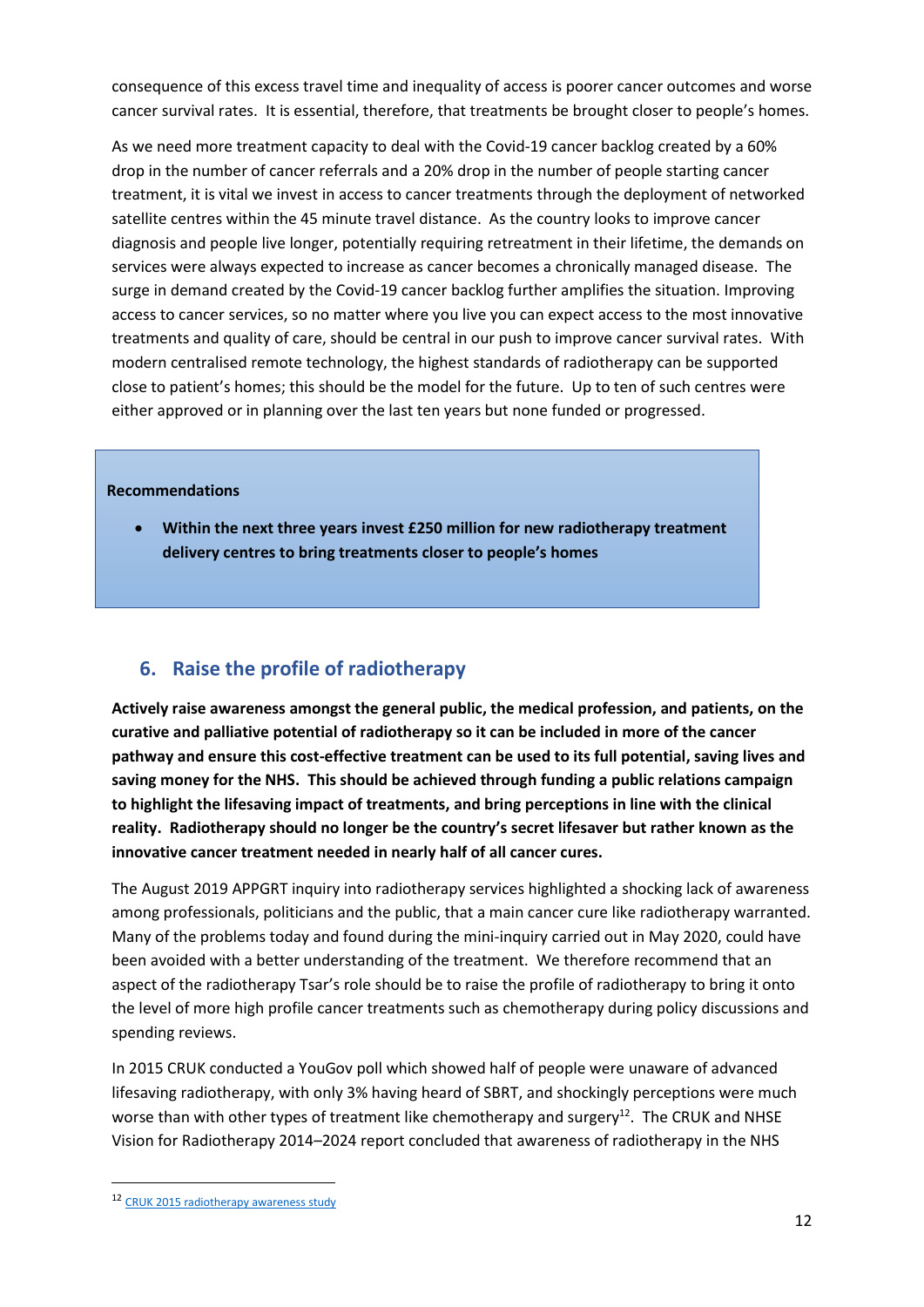should be a priority action point as it was not as good as it could be, and that patients and clinicians should view radiotherapy as the cutting-edge treatment that it is. However, we have found no evidence to suggest that a plan has been put in place, or any action has been taken to change this situation. Worse still it has been suggested that the responsibility for improving the profile of radiotherapy should rest on the radiotherapy providers themselves; so the depleted frontline staff are expected to develop and implement a public awareness campaign? A nationally organised campaign to improve perceptions is vital to bringing the profile of the treatment up to the level deserved by its curative and lifesaving impact.

Many people would be shocked to hear that radiotherapy treatments can be delivered for as little as six thousand pounds compared to £60 thousand pounds for more high profile treatments like some chemotherapy. Only around £424 million has been spent on radiotherapy in total over the last six years, compared £1.95 billion over those six years spent on new cancer drugs<sup>13</sup>, yet radiotherapy is clinically proven as the more effective form of curative treatment<sup>2</sup>. Until recently, radiotherapy has suffered an undeserved lower profile than many other cancer treatments and, as a result, has experienced years of underinvestment and led to the current situation: where access to these vital treatments is a postcode lottery and one fifth of machines are over the 10-year recommended lifespan. If a member of the public reads about radiotherapy today it is normally as a result of the dedicated professionals who work in services calling for the very actions we recommend in this report. There is no dedicated lobby for raising the profile of this highly technical treatment. The 5000 professionals who run the service are its champions. The lack of awareness in the public and NHS has led to the current crisis in a service which should be celebrated as one of the most important in our cancer fighting armoury. Raising the profile and awareness is vital in driving investment into this lifesaving treatment that can play a key role in fighting the Covid-19 cancer backlog and bringing cancer survival rates in the UK in line with other countries, and be an example of how the digital and technical revolution can be implemented by the NHS.

#### **Recommendations**

- **A dedicated budget to improve the profile of radiotherapy services**
- **The radiotherapy Tsar should implement a plan to raise awareness of radiotherapy among the general public, medical professionals and public health, on the curative and palliative potential of the therapy so it can be included in cancer pathways and ensure this cost effective treatment can be used to its full potential**

<sup>13</sup> Most drugs paid for by £1.27bn Cancer Drugs Fund had no "meaningful" benefit". BMJ 2017 and New Cancer Drugs Fund keeps within £340m a year budget. BMJ 2018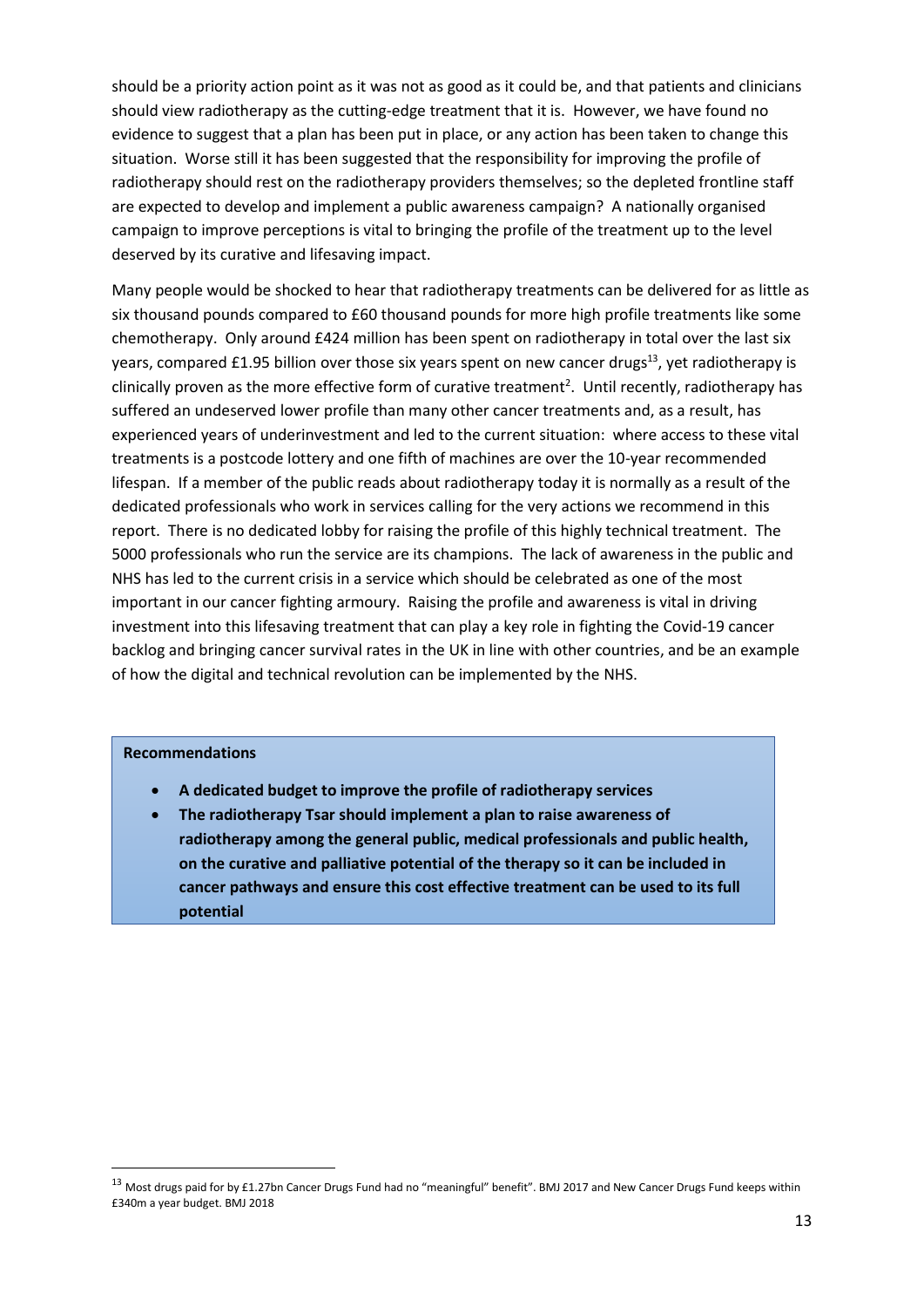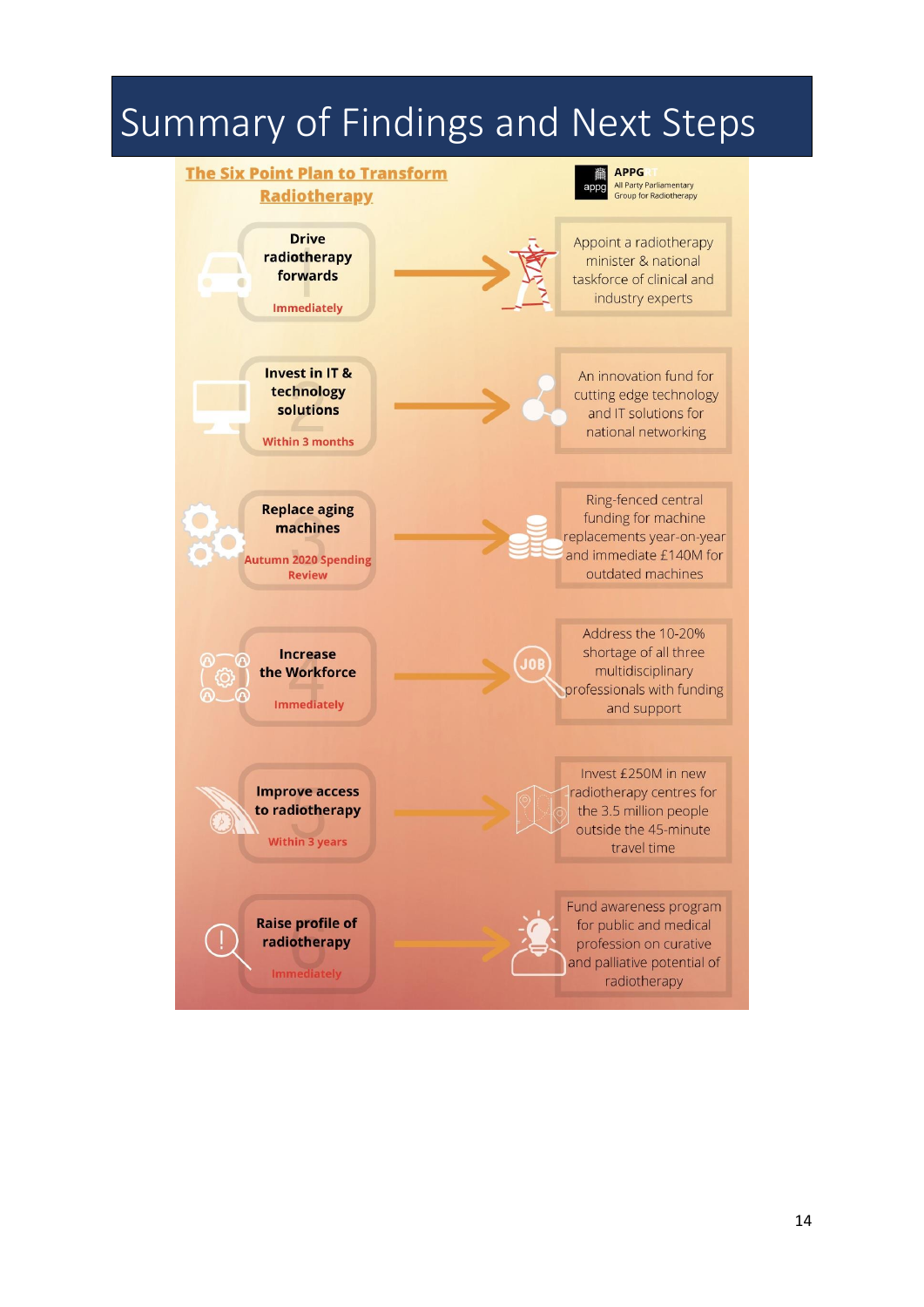# Appendix

# **List of APPGRT members**

#### **APPGRT members**

| <b>Chair</b>      | <b>Tim Farron</b>     | Liberal Democrat                 | Westmorland and Lonsdale        |
|-------------------|-----------------------|----------------------------------|---------------------------------|
| <b>Vice-Chair</b> | <b>Derek Thomas</b>   | Conservative                     | St Ives                         |
| <b>Vice-Chair</b> | <b>Grahame Morris</b> | Labour                           | Easington                       |
|                   |                       |                                  |                                 |
|                   | Andrea Jenkyns        | Conservative                     | Morley and Outwood              |
|                   | <b>Catherine West</b> | Labour                           | Hornsey and Wood Green          |
|                   | Damian Green          | Conservative                     | Ashford                         |
|                   | David Evennett        | Conservative                     | <b>Bexleyheath and Crayford</b> |
|                   | Mark Tami             | Labour                           | Alyn and Deeside                |
|                   | <b>Oliver Heald</b>   | Conservative                     | North East Hertfordshire        |
|                   | <b>Scott Mann</b>     | Conservative                     | North Cornwall                  |
|                   | Tonia Antoniazzi      | Labour                           | Gower                           |
|                   | Jim Shannon           | <b>Democratic Unionist Party</b> | Strangford                      |
|                   | Mike Hill             | Labour                           | Hartlepool                      |
|                   | Fay Jones             | Conservative                     | <b>Brecon and Radnorshire</b>   |
|                   | Jonathan Gullis       | Conservative                     | Stoke-on-Trent North            |
|                   | Selaine Saxby         | Conservative                     | North Devon                     |
|                   | Ian Paisley           | <b>Democratic Unionist Party</b> | North Antrim                    |
|                   | Alex Davies-Jones     | Labour                           | Pontypridd                      |
|                   | Barbara Keeley        | Labour                           | Worsley and Eccles South        |
|                   | <b>Beth Winter</b>    | Labour                           | Cynon Valley                    |
|                   | Derek Twigg           | Labour                           | Halton                          |
|                   | Diana Johnson         | Labour                           | Kingston upon Hull North        |
|                   | George Howarth        | Labour                           | Knowsley                        |
|                   | Jack Dromey           | Labour                           | Birmingham, Erdington           |
|                   | <b>Jeff Smith</b>     | Labour                           | Manchester Withington           |
|                   | Kate Hollern          | Labour                           | Blackburn                       |
|                   | Kim Johnson           | Labour                           | Liverpool Riverside             |
|                   | Marsha De Cordova     | Labour                           | <b>Battersea</b>                |
|                   | Mary Glindon          | Labour                           | North Tyneside                  |
|                   | Paula Barker          | Labour                           | Liverpool Wavertree             |
|                   | Rosie Cooper          | Labour                           | West Lancashire                 |
|                   | Taiwo Owatemi         | Labour                           | <b>Coventry North West</b>      |
|                   | Yvonne Fovargue       | Labour                           | Makerfield                      |
|                   | Christina Rees        | Labour/Co-operative              | Neath                           |
|                   | Rachael Maskell       | Labour/Co-operative              | <b>York Central</b>             |
|                   | Ben Lake              | Plaid Cymru                      | Ceredigion                      |